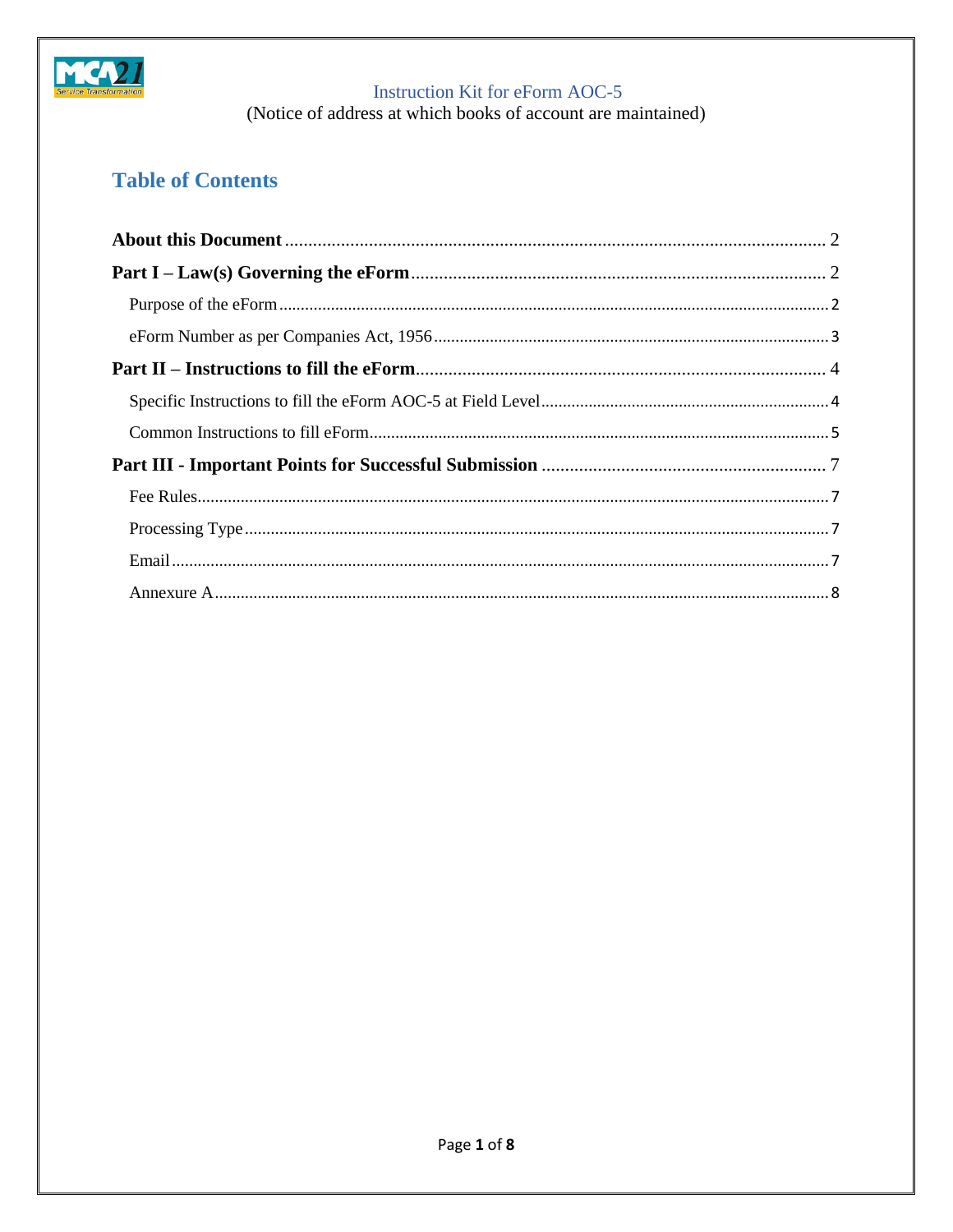

(Notice of address at which books of account are maintained)

### <span id="page-1-0"></span>**About this Document**

The Instruction Kit has been prepared to help you file eForms with ease. This documents provides references to law(s) governing the eForms, instructions to fill the eForm at field level and common instructions to fill all eForms. The document also includes important points to be noted for successful submission.

User is advised to refer instruction kit specifically prepared for each eForm.

This document is divided into following sections:

Part I – Laws [Governing the eForm](#page-1-1) Part II – [Instructions to fill](#page-2-0) the eForm Part III – [Important Points for Successful Submission](#page-6-0) *Click on any section link to refer to the section.*

## <span id="page-1-1"></span>**Part I – Law(s) Governing the eForm**

### Rule Number(s)

eForm AOC-5 is required to be filed pursuant to Section 128 of the Companies Act 2013 which is reproduced for your reference.

### **Section 128:**

(1) Every company shall prepare and keep at its registered office books of account and other relevant books and papers and financial statement for every financial year which give a true and fair view of the state of the affairs of the company, including that of its branch office or offices, if any, and explain the transactions effected both at the registered office and its branches and such books shall be kept on accrual basis and according to the double entry system of accounting:

Provided that all or any of the books of account aforesaid and other relevant papers may be kept at such other place in India as the Board of Directors may decide and where such a decision is taken, the company shall, within seven days thereof, file with the Registrar a notice in writing giving the full address of that other place.

#### <span id="page-1-2"></span>Purpose of the eForm

Every company must keep proper books of account with respect to: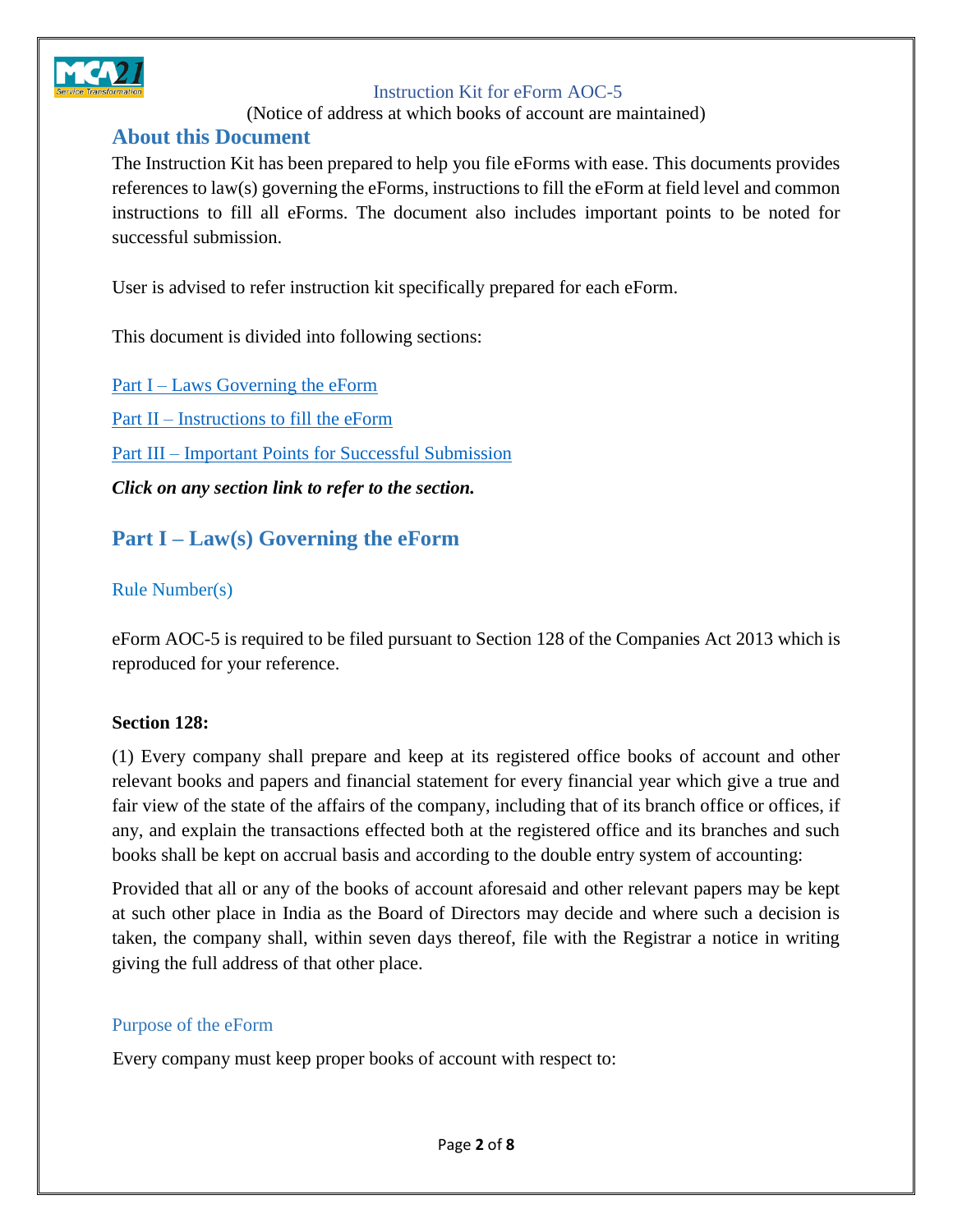

(Notice of address at which books of account are maintained)

- all sums of money received and expended by the company and the matters in respect of which the receipt and expenditure take place;
- all sales and purchases of goods by the company;
- the assets and liabilities of the company; and
- in the case of a company engaged in production, processing, manufacturing or mining activities, such particulars relating to utilization of material or labor or other items of cost as may be prescribed by the Central Government, provided the Central Government so directs to any such class of companies or any particular company.

If the Board of Directors decides by passing the resolution to keep all or any of the books of account at any other place in India besides the registered office then, the company shall, within seven days of passing the Board Resolution, file this form giving full address of that other place in form AOC-5.

### <span id="page-2-0"></span>eForm Number as per Companies Act, 1956

eForm 23AA as per section 209(1) of the Companies Act, 1956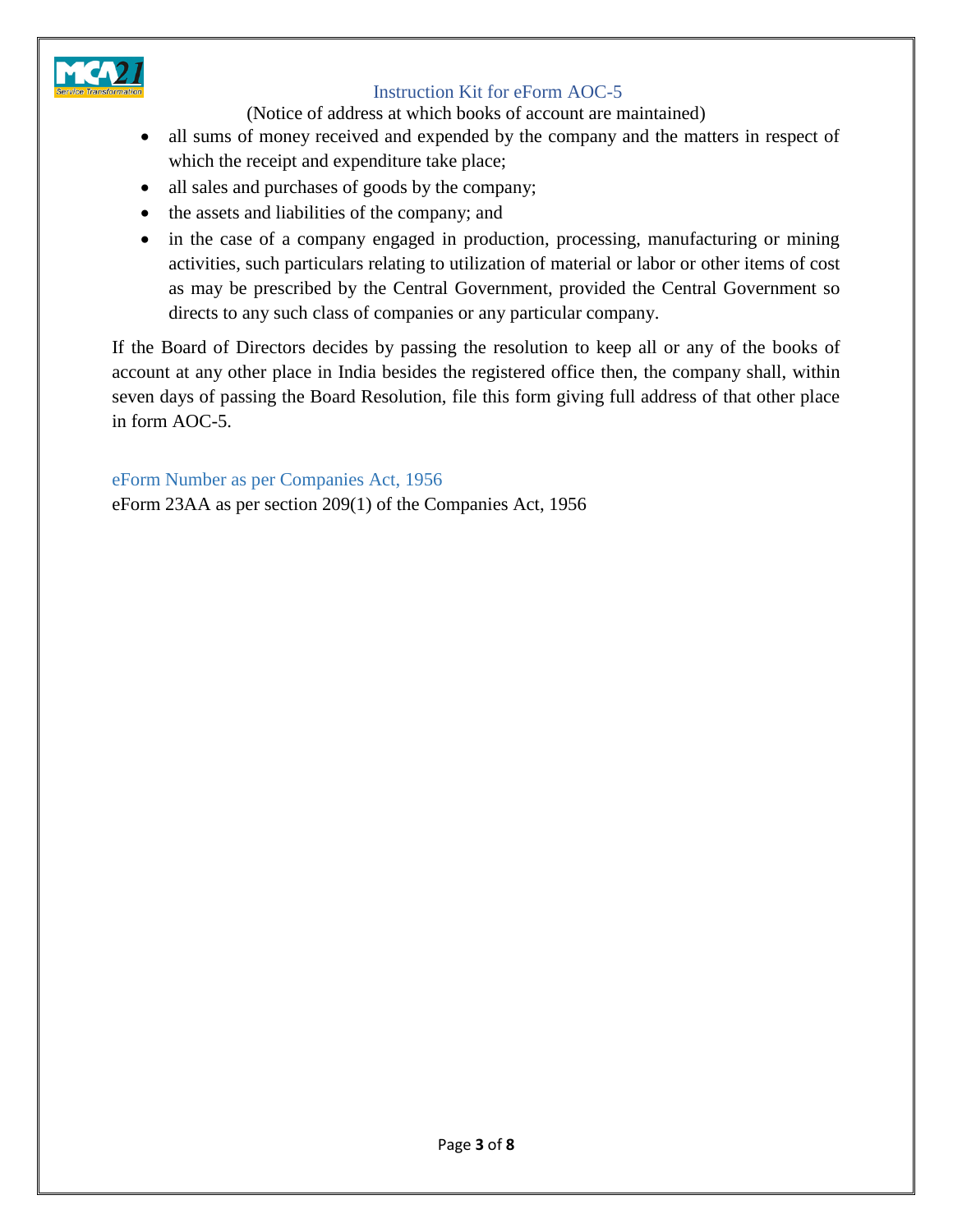

(Notice of address at which books of account are maintained)

## <span id="page-3-0"></span>**Part II – Instructions to fill the eForm**

### <span id="page-3-1"></span>Specific Instructions to fill the eForm AOC-5 at Field Level

Instructions to fill the eForm are tabulated below at field level. Only important fields that require detailed instructions to be filled in eForm are explained. Self-explanatory fields are not discussed.

| <b>S. No/</b>                |                  | <b>Field Name</b>                                                                                                                                      | Instructions                                                                                                                                                                                                                                                                                                                                                                                                                                                                                          |  |
|------------------------------|------------------|--------------------------------------------------------------------------------------------------------------------------------------------------------|-------------------------------------------------------------------------------------------------------------------------------------------------------------------------------------------------------------------------------------------------------------------------------------------------------------------------------------------------------------------------------------------------------------------------------------------------------------------------------------------------------|--|
| <b>Section Name</b>          |                  |                                                                                                                                                        |                                                                                                                                                                                                                                                                                                                                                                                                                                                                                                       |  |
| 1                            | a                | Identity<br>Corporate<br>Number (CIN)                                                                                                                  | Enter the Valid CIN of the company. You may find CIN<br>by entering existing registration number or name of the<br>company on the MCA website.(www.mca.gov.in)<br>Also the Company should be in Active status. Please<br>check the status in Master data of the company available<br>at MCA site.                                                                                                                                                                                                     |  |
| 1                            |                  | Pre-fill button                                                                                                                                        | Click the Pre-fill button. On clicking the button, system<br>shall automatically display the name, registered office<br>address of the company.                                                                                                                                                                                                                                                                                                                                                       |  |
| 3                            |                  | Date of board resolution<br>wherein<br>decision<br>a<br>regarding<br>address<br>at<br>which books of account<br>are to be maintained has<br>been taken | Enter the Date of board resolution wherein a decision<br>regarding address at which books of account are to be<br>maintained has been taken.<br>The Date entered should be equal to or less than the<br>system date.                                                                                                                                                                                                                                                                                  |  |
| $\overline{4}$               | (a)<br>to<br>(e) | Address at which the<br>books of account are to<br>be maintained.                                                                                      | Please provide address at which books of accounts are<br>to be maintained.                                                                                                                                                                                                                                                                                                                                                                                                                            |  |
| To be digitally<br>signed by |                  | Declaration                                                                                                                                            | Enter the serial number and date of board resolution<br>authorizing the signatory to sign and submit the eForm.                                                                                                                                                                                                                                                                                                                                                                                       |  |
|                              |                  | <b>DSC</b><br>DIN or Income-tax PAN<br>or Membership number                                                                                            | Ensure the eForm is digitally signed by the Director,<br>Manager, CEO, CFO or Company Secretary.<br>The person should have registered his DSC with MCA<br>by using the following link (www.mca.gov.in). If not<br>already register, then please register before signing this<br>form.<br>Disqualified director should not be able to sign the form<br>• In case the person digitally signing the eForm is a<br>Director. Enter the approved DIN.<br>In case the person digitally signing the eForm is |  |
|                              |                  |                                                                                                                                                        | Manager, Chief Executive Officer (CEO) or Chief<br>Financial Officer (CFO) - Enter valid income-tax<br>PAN/approved DIN.                                                                                                                                                                                                                                                                                                                                                                              |  |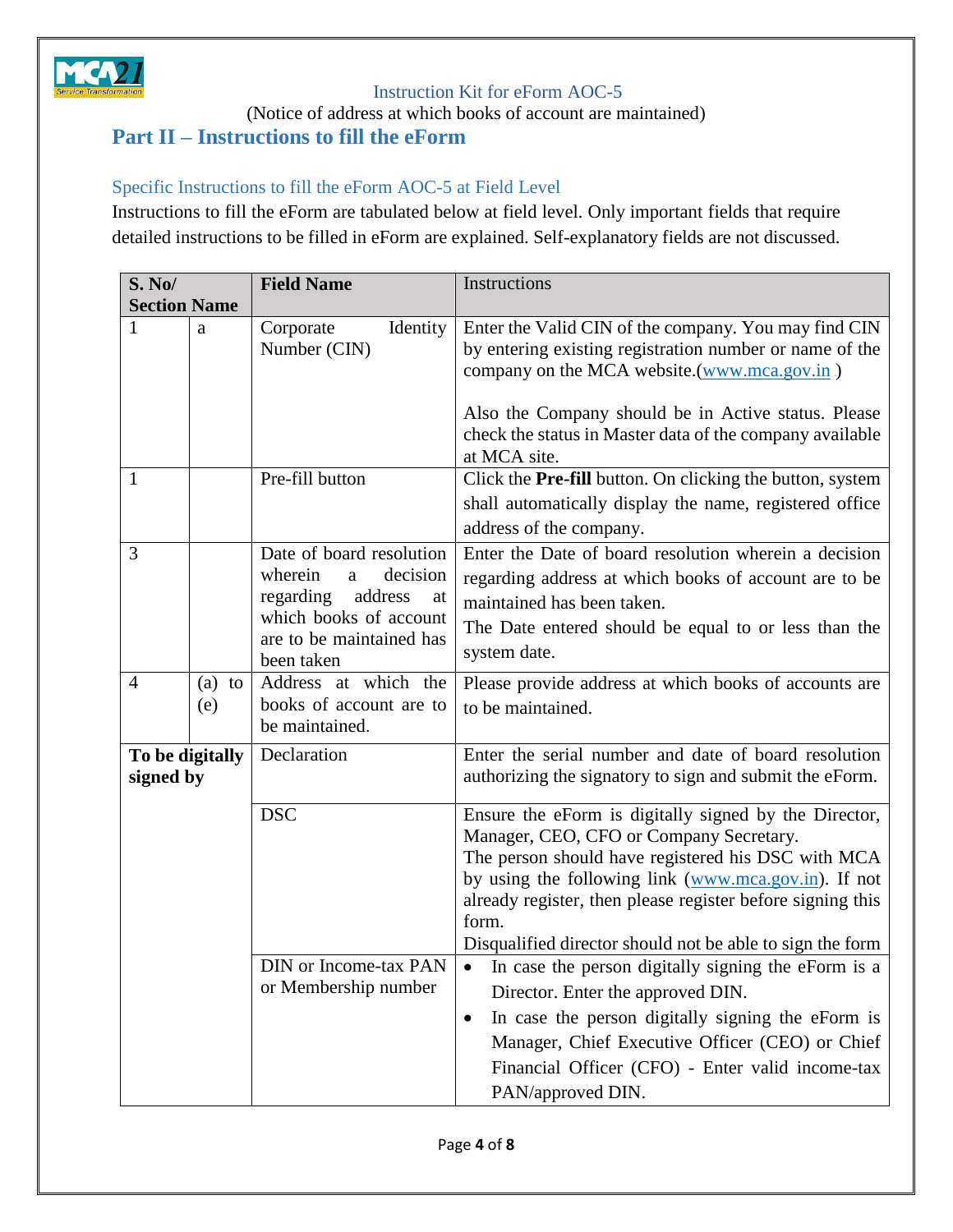

| (Notice of address at which books of account are maintained) |  |  |
|--------------------------------------------------------------|--|--|
|--------------------------------------------------------------|--|--|

| S. No/              | <b>Field Name</b> | <b>Instructions</b>                                                                                                                                                                                                  |  |  |
|---------------------|-------------------|----------------------------------------------------------------------------------------------------------------------------------------------------------------------------------------------------------------------|--|--|
| <b>Section Name</b> |                   |                                                                                                                                                                                                                      |  |  |
|                     |                   | In case the person digitally signing the eForm is<br>Company Secretary - Enter valid membership<br>number.                                                                                                           |  |  |
| <b>Attachments</b>  | $\bullet$         | Copy of Board resolution wherein a decision regarding address at which books<br>of account are to be maintained has been taken is to be attached.<br>Any other information can be provided as an optional attachment |  |  |

### <span id="page-4-0"></span>Common Instructions to fill eForm

| <b>Buttons</b>                         | <b>Particulars</b>                                                                                                                                                                                                                                                                                                                                                                                                                                                                                                                                                 |
|----------------------------------------|--------------------------------------------------------------------------------------------------------------------------------------------------------------------------------------------------------------------------------------------------------------------------------------------------------------------------------------------------------------------------------------------------------------------------------------------------------------------------------------------------------------------------------------------------------------------|
| Pre-Fill<br>Pre-fill                   | The Pre-fill button can appear more than once in an eForm. The button<br>appears next to a field that can be automatically filled using the MCA<br>database.                                                                                                                                                                                                                                                                                                                                                                                                       |
|                                        | Click this button to populate the field.                                                                                                                                                                                                                                                                                                                                                                                                                                                                                                                           |
|                                        | <b>Note:</b> You are required to be connected to the Internet to use the Pre-<br>fill functionality.                                                                                                                                                                                                                                                                                                                                                                                                                                                               |
| Attach<br>Attach                       | Click this document to browse and select a document that needs to be<br>attached to the eForm. All the attachments should be scanned in pdf<br>format. You have to click the attach button corresponding to the<br>document you are making an attachment.<br>In case you wish to attach any other document, please click the optional<br>attach button.                                                                                                                                                                                                            |
| <b>Remove Attachment</b>               | You can view the attachments added to the eForm in the List of                                                                                                                                                                                                                                                                                                                                                                                                                                                                                                     |
| Remove attachment                      | attachment field.                                                                                                                                                                                                                                                                                                                                                                                                                                                                                                                                                  |
|                                        | To remove any attachment from the eForm, select the attachment in the<br>List of attachment field and click the Remove attachment button.                                                                                                                                                                                                                                                                                                                                                                                                                          |
| <b>Check Form</b><br><b>Check Form</b> | 1. Click the Check Form button after, filling the eForm. System<br>performs form level validation like checking if all mandatory fields<br>are filled. System displays the errors and provides you an<br>opportunity to correct errors.<br>2. Correct the highlighted errors.<br>3. Click the Check Form button again and. system will perform form<br>level validation once again. On successful validations, a message is<br>displayed "Form level pre scrutiny is successful".<br>Note: The Check Form functionality does not require Internet<br>connectivity. |
| Modify<br>Modify                       | The Modify button is enabled, after you have checked the eForm using<br>the Check Form button.                                                                                                                                                                                                                                                                                                                                                                                                                                                                     |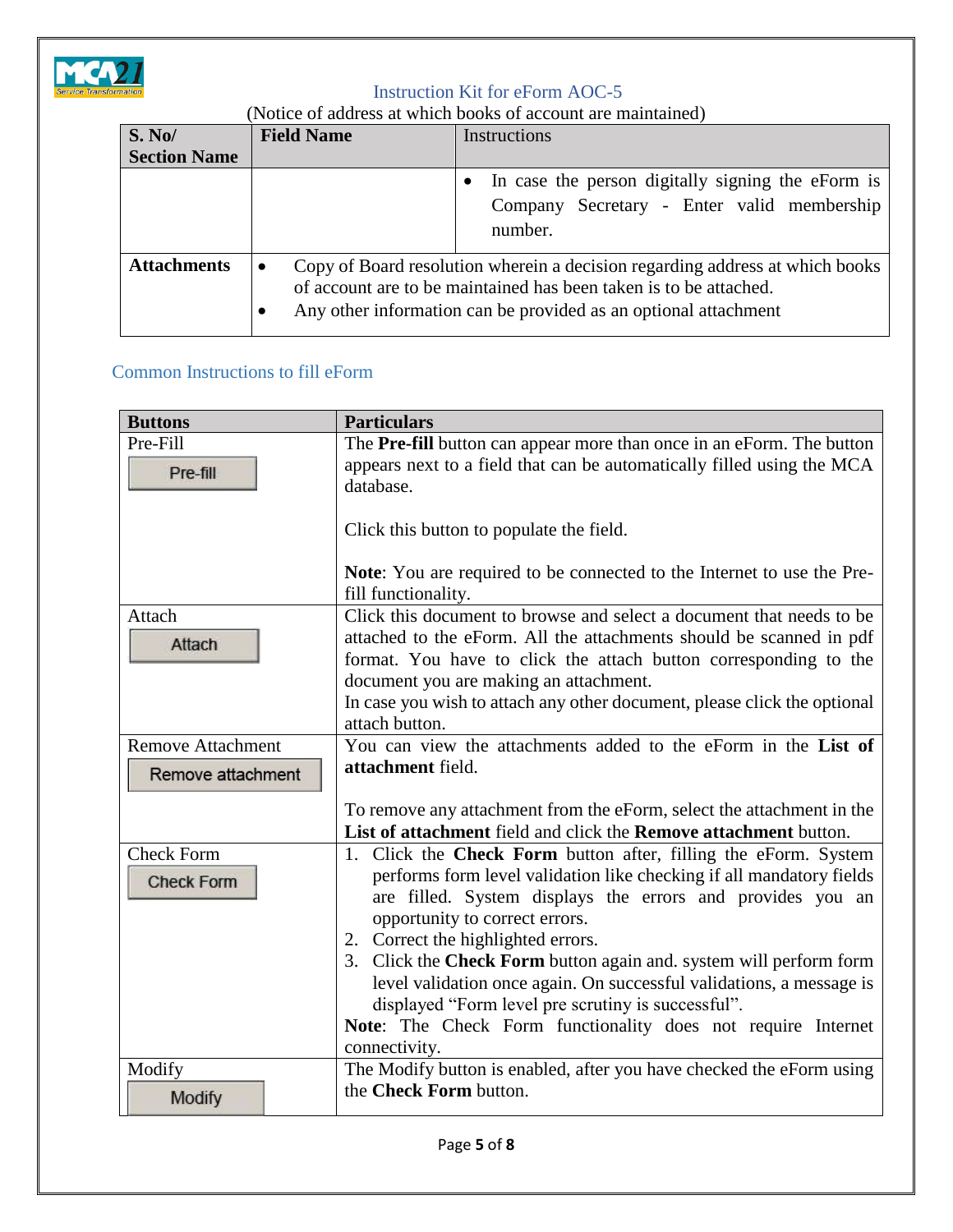

(Notice of address at which books of account are maintained)

| <b>Buttons</b>              | <b>Particulars</b>                                                                                                                                                                                                                                                                                                                                                                                                      |
|-----------------------------|-------------------------------------------------------------------------------------------------------------------------------------------------------------------------------------------------------------------------------------------------------------------------------------------------------------------------------------------------------------------------------------------------------------------------|
|                             | To make changes to the filled and checked form:<br>Click the <b>Modify</b> button.<br>1.<br>Make the changes to the filled eForm.<br>2.<br>Click the Check Form button to check the eForm again.<br>3 <sub>1</sub>                                                                                                                                                                                                      |
| Pre scrutiny<br>Prescrutiny | After checking the eForm, click the <b>Prescrutiny</b> button. System<br>1.<br>performs some checks and displays errors, if any.<br>Correct the errors.<br>2.<br>3. Click the <b>Prescrutiny</b> button again. If there are no errors, a message<br>is displayed "No errors found."<br>The <b>Prescrutiny</b> functionality requires Internet Connectivity.<br>Please attach signatures before clicking on Prescrutiny. |
| Submit<br>Submit            | This button is disabled at present.                                                                                                                                                                                                                                                                                                                                                                                     |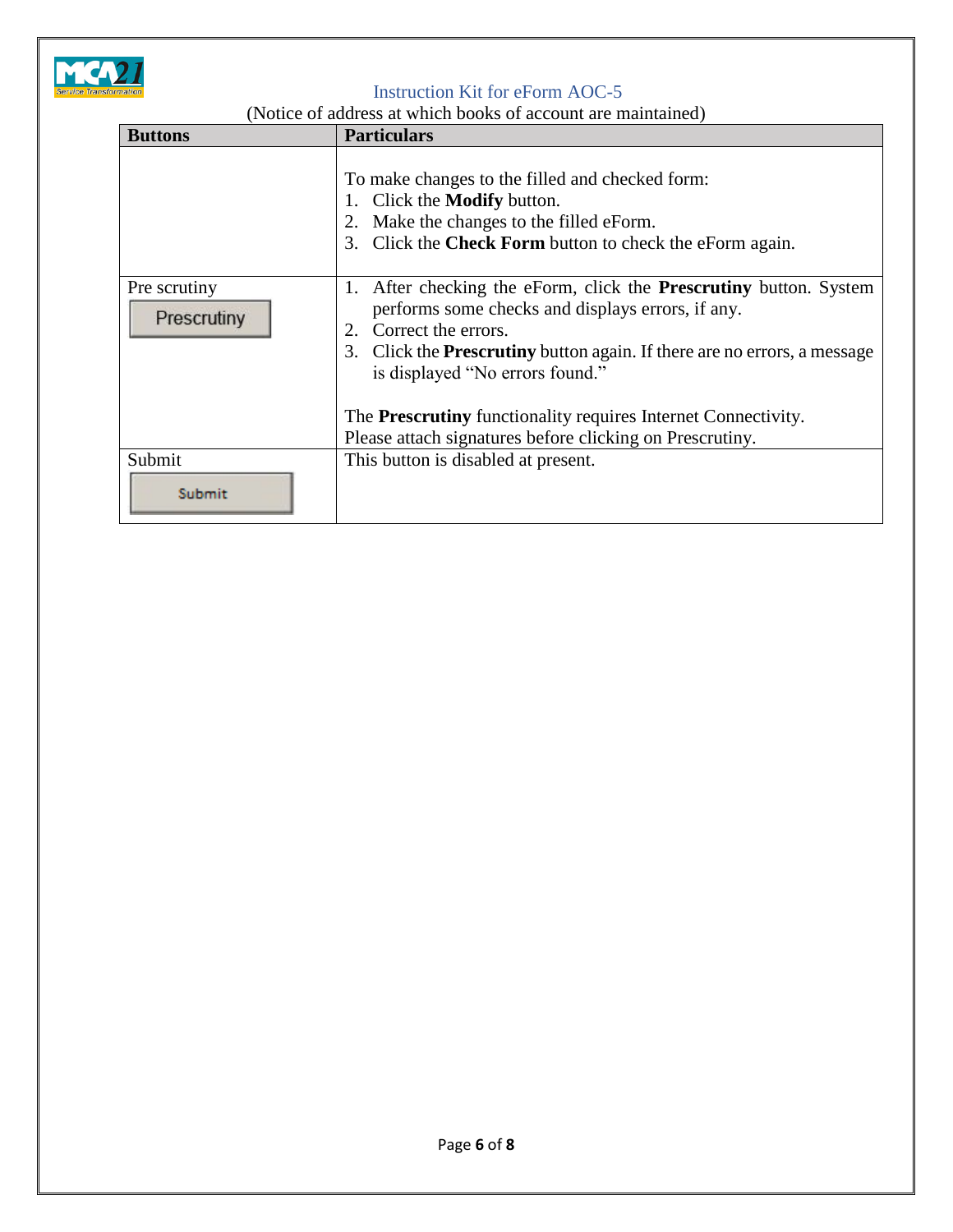

(Notice of address at which books of account are maintained)

### <span id="page-6-0"></span>**Part III - Important Points for Successful Submission**

#### <span id="page-6-1"></span>Fee Rules

| $\overline{\mathbf{S}}$ . | <b>Purpose</b>       | <b>Nor</b>        | <b>Additional</b>        | <b>Logic for Additional</b> |                  |
|---------------------------|----------------------|-------------------|--------------------------|-----------------------------|------------------|
| No.                       |                      | mal               | (Delay<br>Fee            | <b>Fees</b>                 |                  |
|                           |                      | Fee               | Fee)                     |                             |                  |
|                           |                      |                   |                          |                             |                  |
|                           |                      |                   |                          | <b>Event Date</b>           | Time limit(days) |
|                           |                      |                   |                          |                             | for filing       |
| 1.                        | Notice of address at | The               | Companies                | Date of passing             | 7 days           |
|                           | of<br>which<br>books |                   | (Registration of Offices | board<br>the                |                  |
|                           | account<br>are       |                   | and Fees) Rules, 2014    | resolution                  |                  |
|                           | maintained           | <b>Annexure A</b> |                          |                             |                  |
|                           |                      |                   |                          |                             |                  |

Fees payable is subject to changes in pursuance of the Act or any rule or regulation made or notification issued thereunder.

### <span id="page-6-2"></span>Processing Type

The eForm will be processed by the office of Registrar of Companies (Non STP). On processing of the eForm the details will be saved with MCA.

### <span id="page-6-3"></span>Email

When an eForm is registered by the authority concerned, an acknowledgement of the same is sent to the user in the form of an email at the end of the day to the email id of the company.